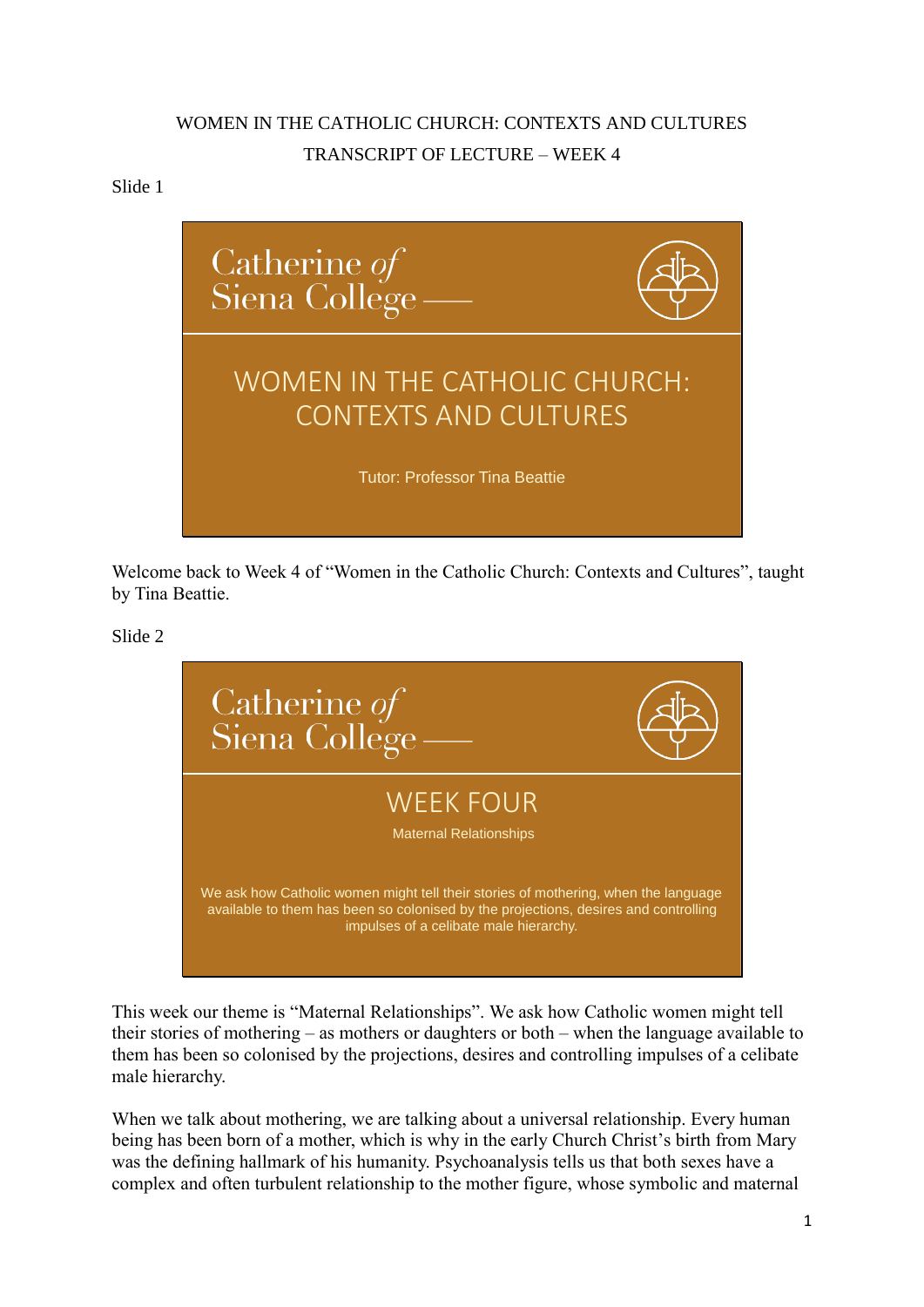presence is projected onto ordinary women's bodies in ways that can have deeply problematic psycho-sexual and social effects.

That makes the task of reflecting on motherhood very difficult when we are using ideas of narrative identity and story-telling. What language can we use to speak of maternal relationships, when so much of it is freighted with theological and psychological baggage?

Slide 3

| POPE FRANCIS, AMORIS LAETITIA (2016)                                                                                                                                                                                                                                                                                                                                                                                                                                                                                                                                                                                                                                                                                                                                                           |
|------------------------------------------------------------------------------------------------------------------------------------------------------------------------------------------------------------------------------------------------------------------------------------------------------------------------------------------------------------------------------------------------------------------------------------------------------------------------------------------------------------------------------------------------------------------------------------------------------------------------------------------------------------------------------------------------------------------------------------------------------------------------------------------------|
| "The woman stands before the man as a mother, the subject of the new<br>human life that is conceived and develops in her, and from her is born into<br>the world. The weakening of this maternal presence with its feminine<br>qualities poses a grave risk to our world. I certainly value feminism, but one<br>that does not demand uniformity or negate motherhood. For the grandeur of<br>women includes all the rights derived from their inalienable human dignity<br>but also from their feminine genius, which is essential to society. Their<br>specifically feminine abilities – motherhood in particular – also grant duties,<br>because womanhood entails a specific mission in this world, a mission that<br>society needs to protect and preserve for the good of all." (AL 173) |

In 2017, I invited a group of school girls aged between 14 and 17 from a Catholic high school in London to a study day on Pope Francis's post-apostolic exhortation on the family, *Amoris Laetitiae.* The result of that day was the letter to Pope Francis, published in *Visions and Vocations.* We focused on one particular paragraph, quoted on this slide:

*The woman stands before the man as a mother, the subject of the new human life that is conceived and develops in her, and from her is born into the world. The weak-ening of this maternal presence with its femi-nine qualities poses a grave risk to our world. I certainly value feminism, but one that does not demand uniformity or negate motherhood. For the grandeur of women includes all the rights derived from their inalienable human dignity but also from their feminine genius, which is essen-tial to society. Their specifically feminine abilities – motherhood in particular – also grant duties, because womanhood entails a specific mission in this world, a mission that society needs to protect and preserve for the good of all. (AL 173)*

The girls reacted strongly to some of the assumptions and stereotypes in that paragraph, even as they affirmed their respect for Pope Francis and what he is doing in the Church. You might like to read their letter, particularly the section titled "Missions, motherhood and 'feminine genius'. We'll refer back to that later.

Perhaps you'd like to reflect on that paragraph and note down your reactions.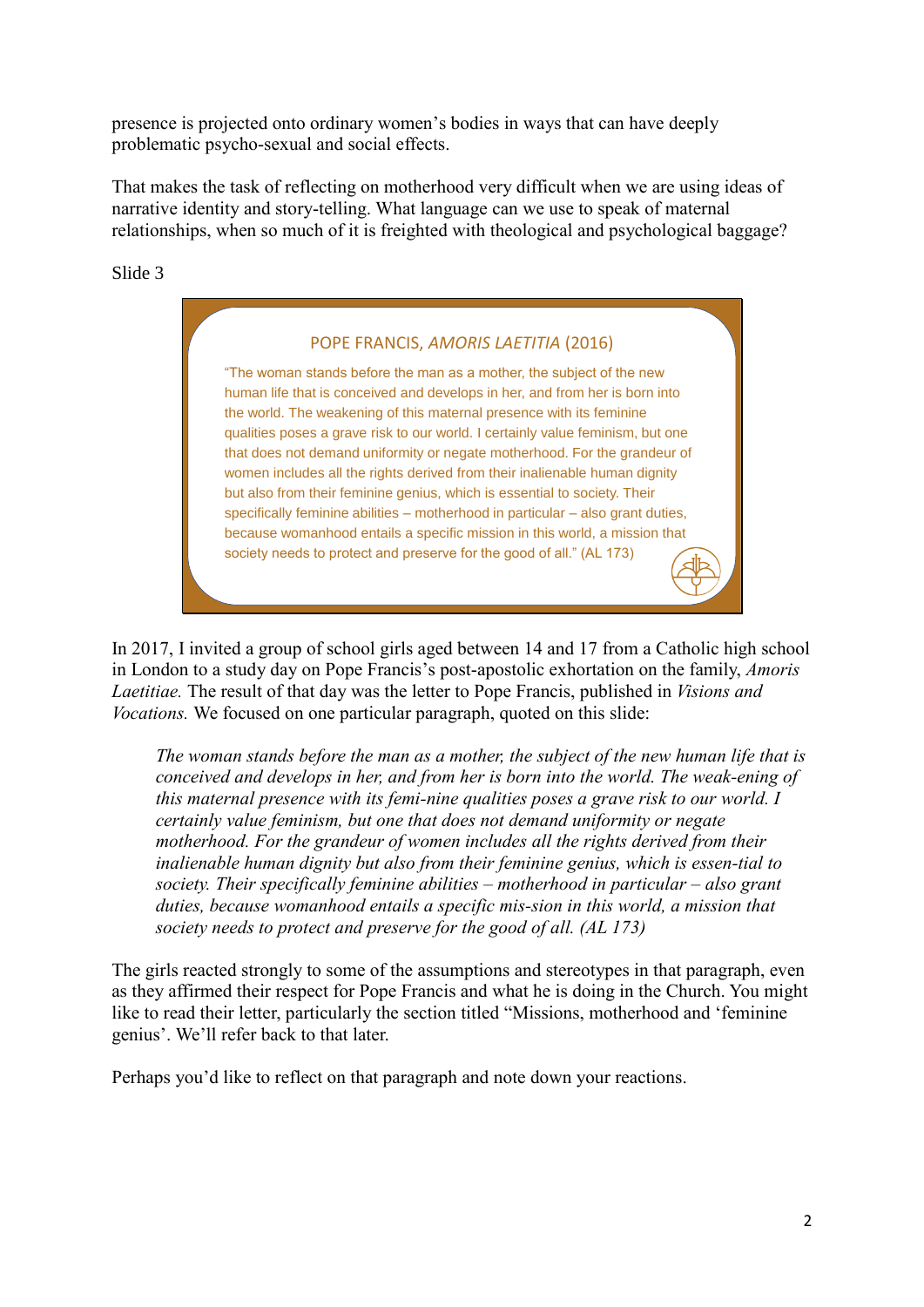



The image I've chosen for this slide is Ione Rucquoi's startling work of installation art called *Sanctae*. Rucquoi photographed 10 naked women whose bodies bear the scars and wounds, the fluids and contours of pregnancy, birth and motherhood. Each of the women wears a halo. The woman in the main picture is called "Kate". She holds an uprooted lily – symbol of the Virgin Mary's purity – which has been dissected to show the inside of the flower, suggesting the parts of a woman's body that are usually denied and negated in representations of Mary.

You can see more of Rucquoi's work and read about her at the link in this week's Moodle site. She represents one of a new generation of women artists who are reclaiming the visual and symbolic significance of maternal bodies.

You might want to reflect on your own reaction to images such as these.

Slide 5

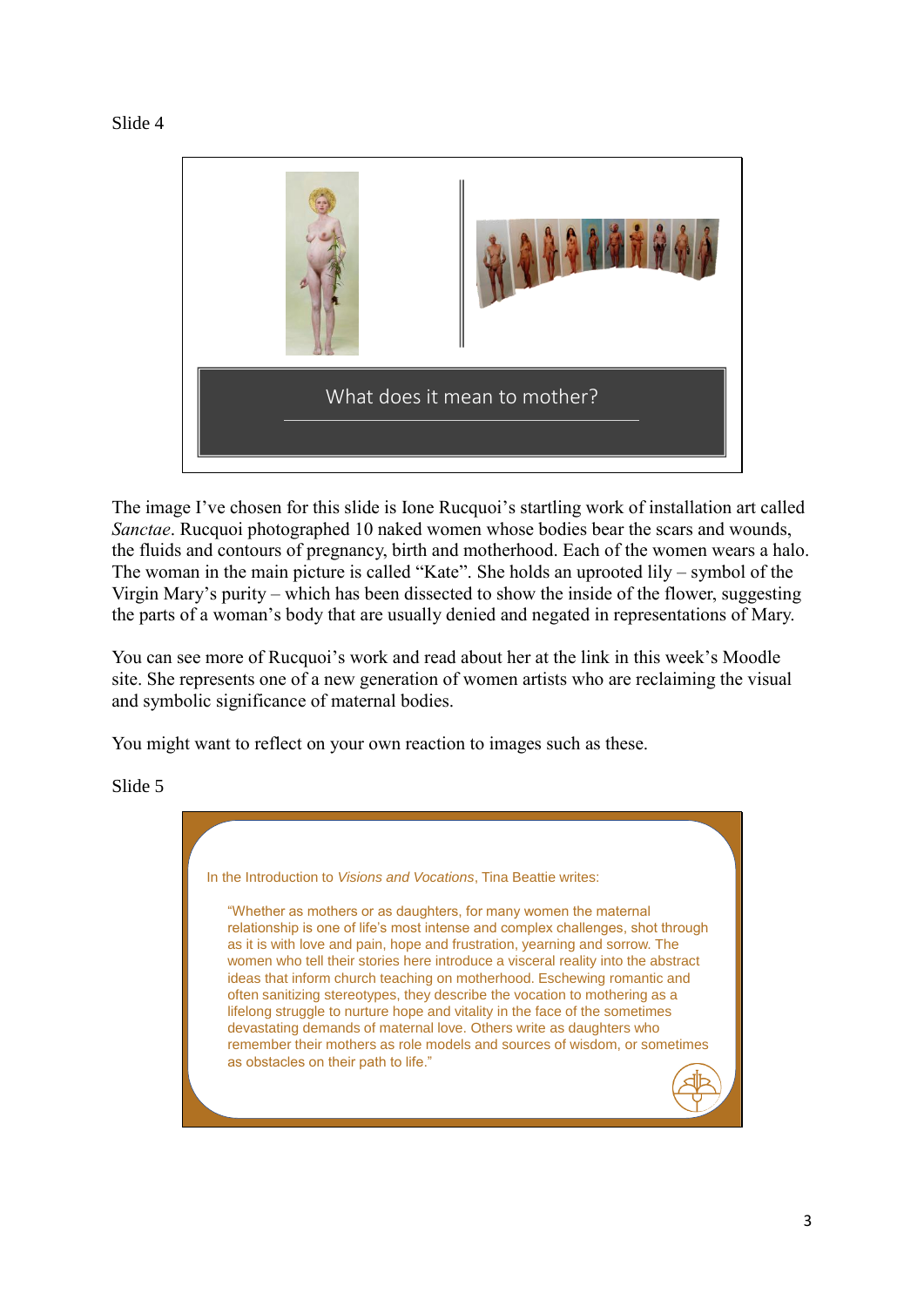In the Introduction to *Visions and Vocations*, Tina Beattie writes:

*Whether as mothers or as daughters, for many women the maternal relationship is one of life's most intense and complex challenges, shot through as it is with love and pain, hope and frustration, yearning and sorrow. The women who tell their stories here introduce a visceral reality into the abstract ideas that inform church teaching on motherhood. Eschewing romantic and often sanitizing stereotypes, they describe the vocation to mothering as a lifelong struggle to nurture hope and vitality in the face of the sometimes devastating demands of maternal love. Others write as daughters who remember their mothers as role models and sources of wisdom, or sometimes as obstacles on their path to life.*

Slide 6



Let's begin our reflections on mothering by looking at Susan Harford's essay in *Visions and Vocations,* "What does it mean to mother?"

As an adoptive mother, Susan identifies five aspects of what she calls "the mothering process" exemplified by "our maternal paragon, Holy Mother Mary":

- Motherhood is both an act of faith and a presence
- Mothers navigate social waters with our children not for them
- Mothers help their children to reveal and develop their God-given gifts
- Mothers must bear witness to the ways our children face hurt and brutality
- Mothers perpetuate family lineage usually expressed in genealogical terms rooted in biology

For women born and raised as Catholics, Susan's reference to Mary as an exemplar might already be a stumbling block, if Mary has been used as a form of indoctrination to make them submissive, modest and obedient.

Yet Mary is the only enduring symbol of maternal life in the western tradition. Even after her religious significance has been eclipsed for those who are members of Protestant churches or for those who do not identify themselves as Christian, she is an inescapable presence in the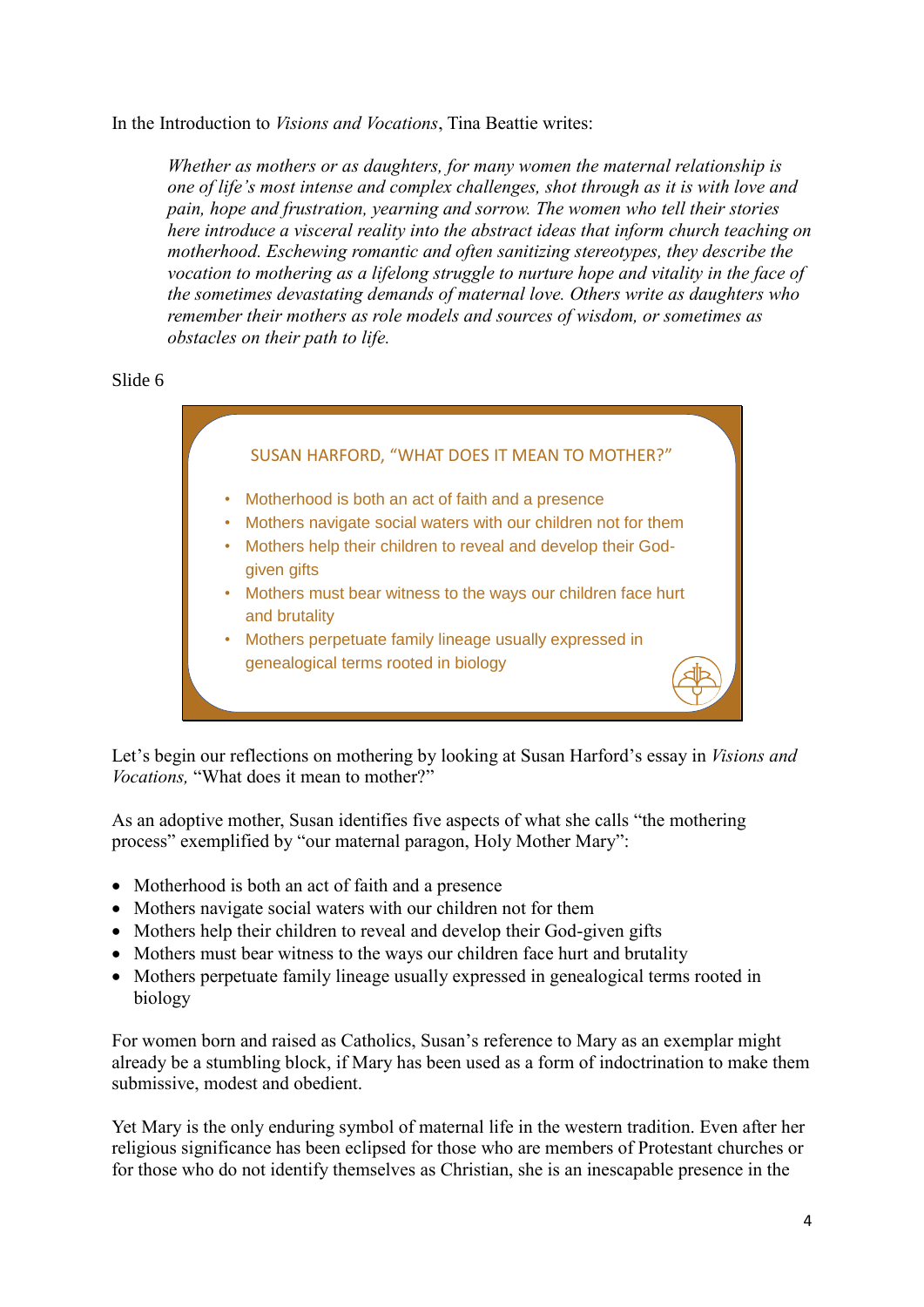art, music and architecture of European culture, and in Catholic cultures she remains a powerful if ambivalent symbol of motherhood.

For some Catholic women, maternal identities can be formed through and with the figure of Mary, if she is redeemed from the stereotypes and inhibitions of patriarchy. For others, maternal language must be rescued from the Marian tradition in order to enflesh it anew with the lives of women who give birth or those who perform mothering roles in relation to others.

You might like to ask yourself which of these is more meaningful for you, and why? Is Mary a helpful resource for refiguring motherhood, or must there be a refiguration beyond Mary if women's experiences are to be honoured and represented?

Slide 7



From a different cultural perspective, Elizabeth Revai Mudzimu reflects on the challenges facing African women and girls who must navigate the sometimes conflicting demands of traditional culture, Catholic teachings and globalization. She argues that this leaves them illprepared for motherhood:

*In Africa generally and in Zimbabwe, in particular, girls often find themselves caught in a conflict between traditional and modern attitudes towards motherhood. Catholic girls and women who want to become mothers have to grapple with their African culture and Catholic teachings, while at the same time wanting to respond to the promises and challenges of globalization. There is an idea that motherhood is an essential aspect of African womanhood, and failure to have children or to perform well as a mother can result in stigmatization. … If the vocation to marriage and motherhood is to be meaningful, church teaching needs to be disseminated more effectively to the grassroots, and become more integrated into the current social, economic, cultural and technological environment.*

If we go back to those five characteristics that Susan Harford associates with the maternal role, we might ask how effectively these would cross cultural boundaries to become a resource for female education and maternal formation in the kind of contexts Elizabeth describes: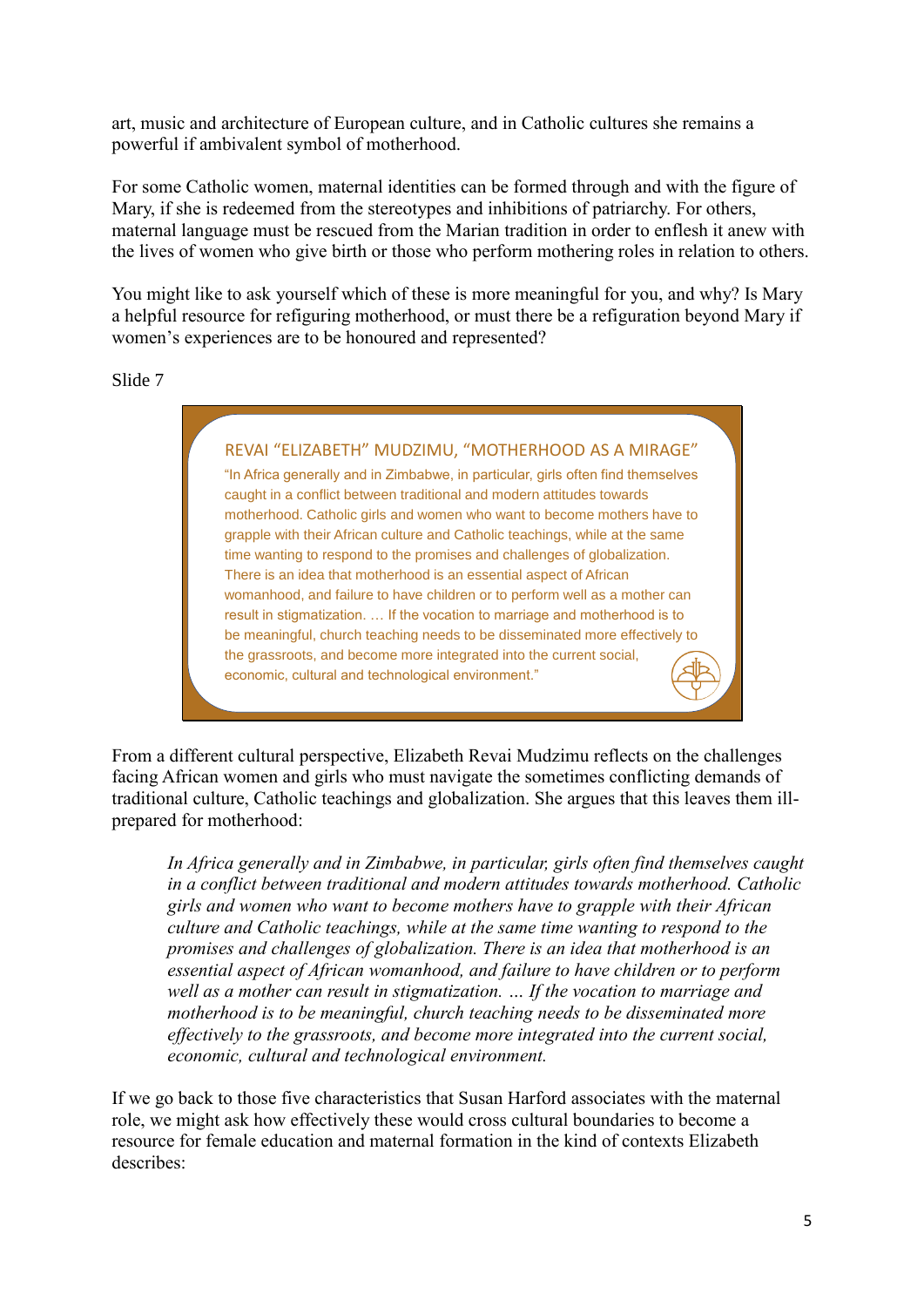- Motherhood is both an act of faith and a presence
- Mothers navigate social waters with our children not for them
- Mothers help their children to reveal and develop their God-given gifts
- Mothers must bear witness to the ways our children face hurt and brutality
- Mothers perpetuate family lineage usually expressed in genealogical terms rooted in biology

It seems to me that, while allowing for different cultural priorities and perspectives, these would provide a benchmark for educating girls in preparation for motherhood. We might also ask if they are equally important characteristics to cultivate in boys and men, in preparation for fatherhood.

Slide 8



Before we continue, maybe we should ask what we mean by a family. Susan describes an extended family network made up of adoptive and non-marital relationships. Elizabeth refers to many situations in which mothers in Africa fall outside the conventional norms of a married couple as the basis for a family.

Catholic teaching tends to address motherhood in the context of marriage and the modern nuclear family, in a way that fails to take into account the many different forms of domestic life that constitute families. Both Susan and Elizabeth present more complex and challenging accounts of family relationships. It might be helpful here to turn to an essay by Lisa Sowle Cahill in *Catholic Women Speak: Bringing Our Gifts to the Table*. Cahill writes:

*Before crafting a theology of family, we need to establish what family is, relating it to yet distinguishing it from marriage. … What constitutes family is not the married couple, but parent-child relationships, extending backwards and forwards in time, in the form of ancestors and descendants, and kin groups joined by marriages. A contemporary ethics of family should be concerned with the justice and the supportive nature of intergenerational relationships, not primarily with approved or disapproved sex.*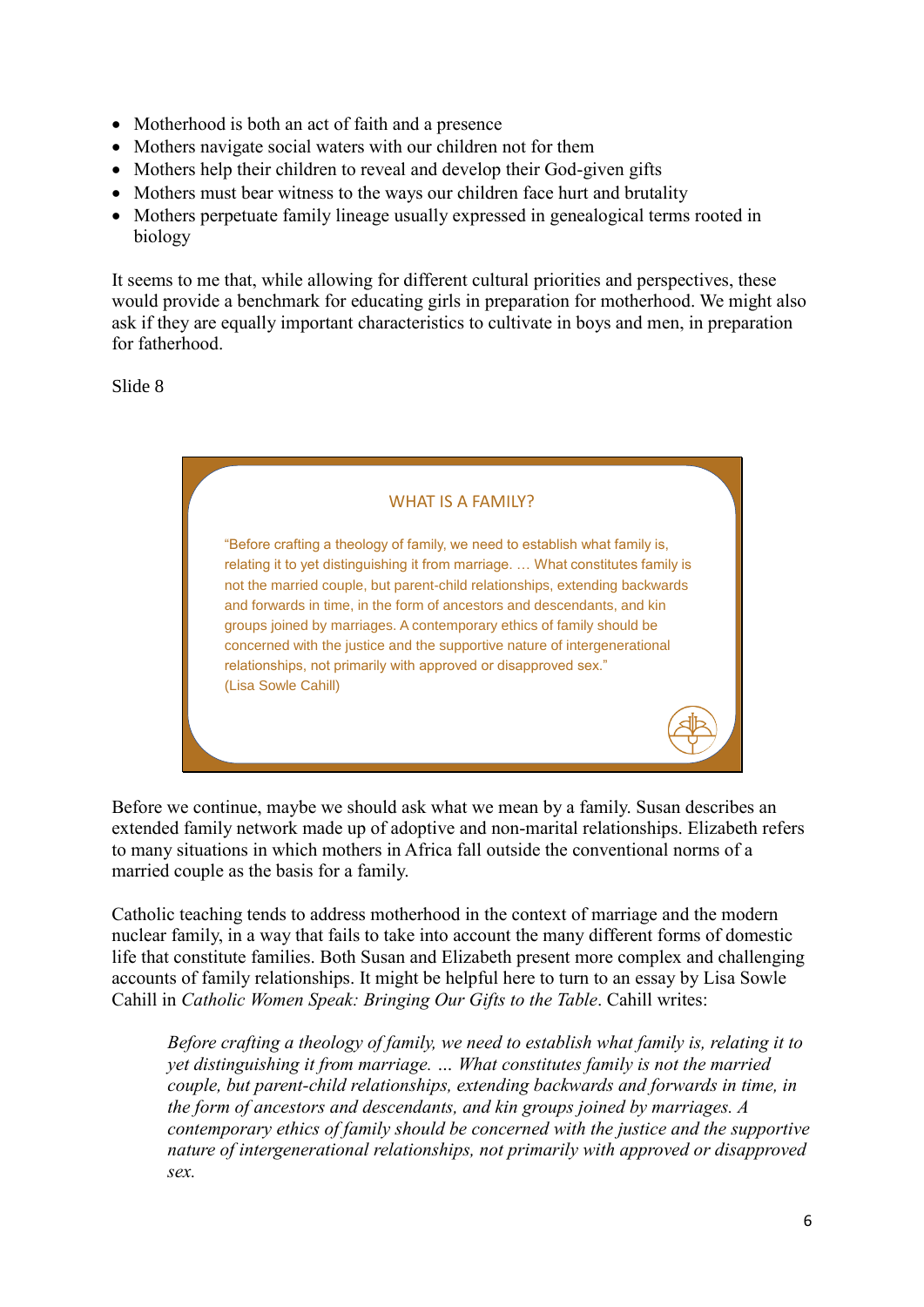#### Slide 9



Let's take some time for you to reflect on the foregoing, make some notes and perhaps post your ideas so far in the discussion forum.

Slide 10



Let's turn to one of the most significant phenomena of the rapidly changing demographics of family life today, which is the increasing number of single parent households. A report on single parent families, which is available to download in this week's Moodle site, points out that "Worldwide nearly one in every seven children under age 18 years - or 320 million children - is living in a single-parent household, mostly in mother-only families." It goes on to claim that "Children raised in single-parent households generally do not have the same financial means, personal care and parental support available to them as those brought up in two-parent families. Consequently, children in single-parent families are frequently disadvantaged due to comparatively high levels of unemployment, poverty and poor health among such households."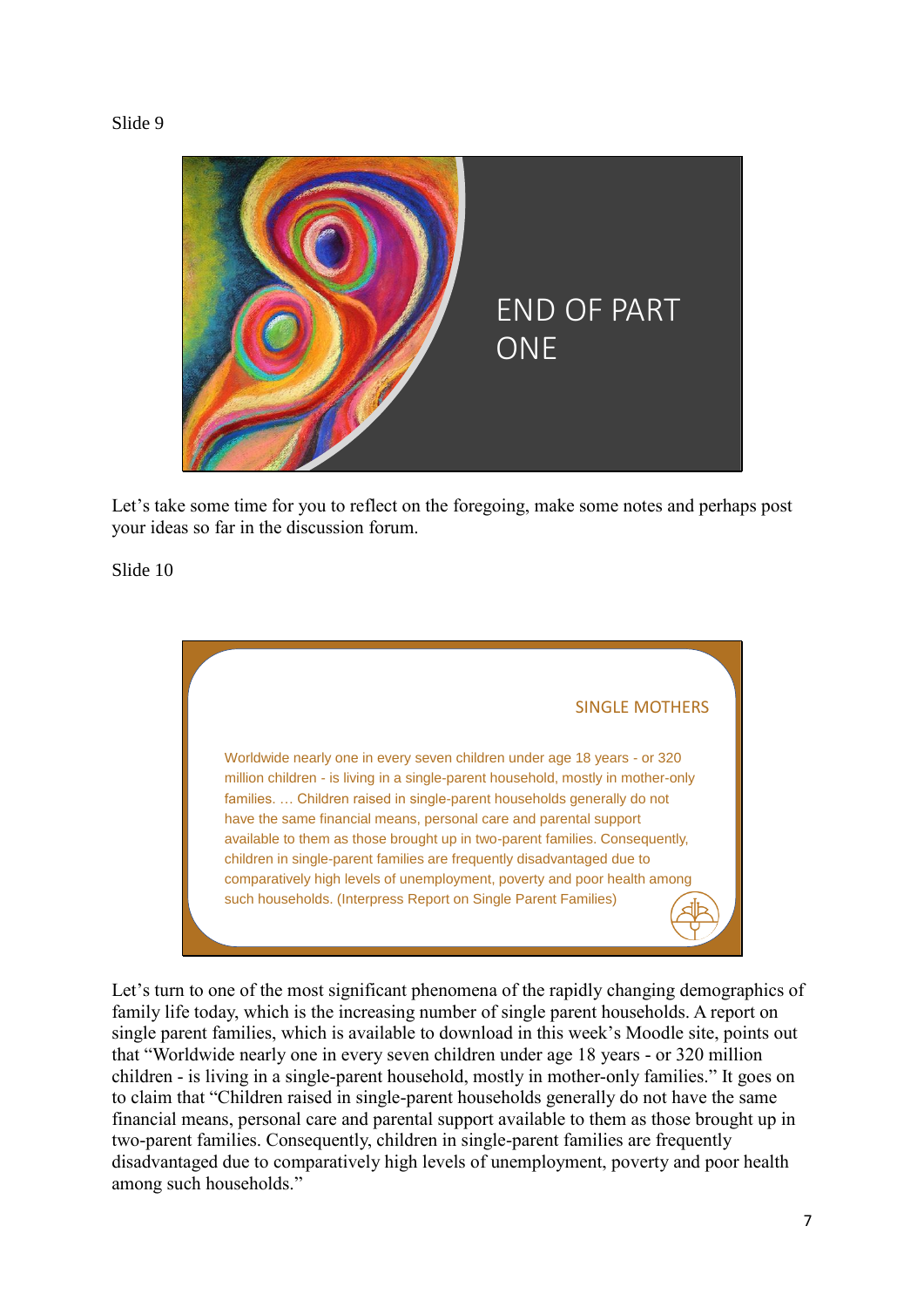Statements such as these can reveal deep prejudices against single mothers, subtly promoting the idea that two-parent families are the ideal without taking into consideration a wide range of factors that might invite a more nuanced analysis. While it is true that single mothers often face serious challenges and hardships, it's also true that they often provide models of maternal love and secure homes for their children which more than compensate for the absence of a father. In some cultures, networks of female relatives – aunts and sisters – provide the primary care givers for children.

We might also ask what these kind of negative representations say to the millions of children who grow up in households headed by a single parent, usually a woman.

Slide 11



This is a photograph that was used to illustrate an article in an Irish newspaper about single mothers. What does it tell you about underlying social attitudes with regard to single mothers and the ways in which they attend to their babies' needs?

Slide 12

| URSULINE HIGH SCHOOL, "A LETTER TO POPE FRANCIS"                                                                                                                                                                                                                                                                                                                                                                                                                                                                                                                                                                                                                                                        |
|---------------------------------------------------------------------------------------------------------------------------------------------------------------------------------------------------------------------------------------------------------------------------------------------------------------------------------------------------------------------------------------------------------------------------------------------------------------------------------------------------------------------------------------------------------------------------------------------------------------------------------------------------------------------------------------------------------|
| We do not see a "weakening of this maternal presence" that you refer to. On the contrary, we see lots of<br>young people like us being brought up by their mothers alone. We looked up the statistics: "Around 90 per<br>cent of single parents are women; the proportion who are men has remained at around 10 per cent for over<br>a decade. Single fathers are more than twice as likely to be widowed as single mothers." In our<br>experience young people are often being really well brought up just by their mothers. We see no mothers<br>walking away and abandoning their children. Our Catholic mothers and grandmothers are our role models.<br>Here is how one of our group described it: |
| I have felt more inspired by the inspirational Catholic women I know – particularly my grandmother and<br>mother – than by what I hear in church on Sunday. They showed me what it means to be a strong<br>woman and have given me the ideals and values I respect: caring, confidence, self-assurance,<br>independence and – through hard-work and guidance – helping your family to flourish.                                                                                                                                                                                                                                                                                                         |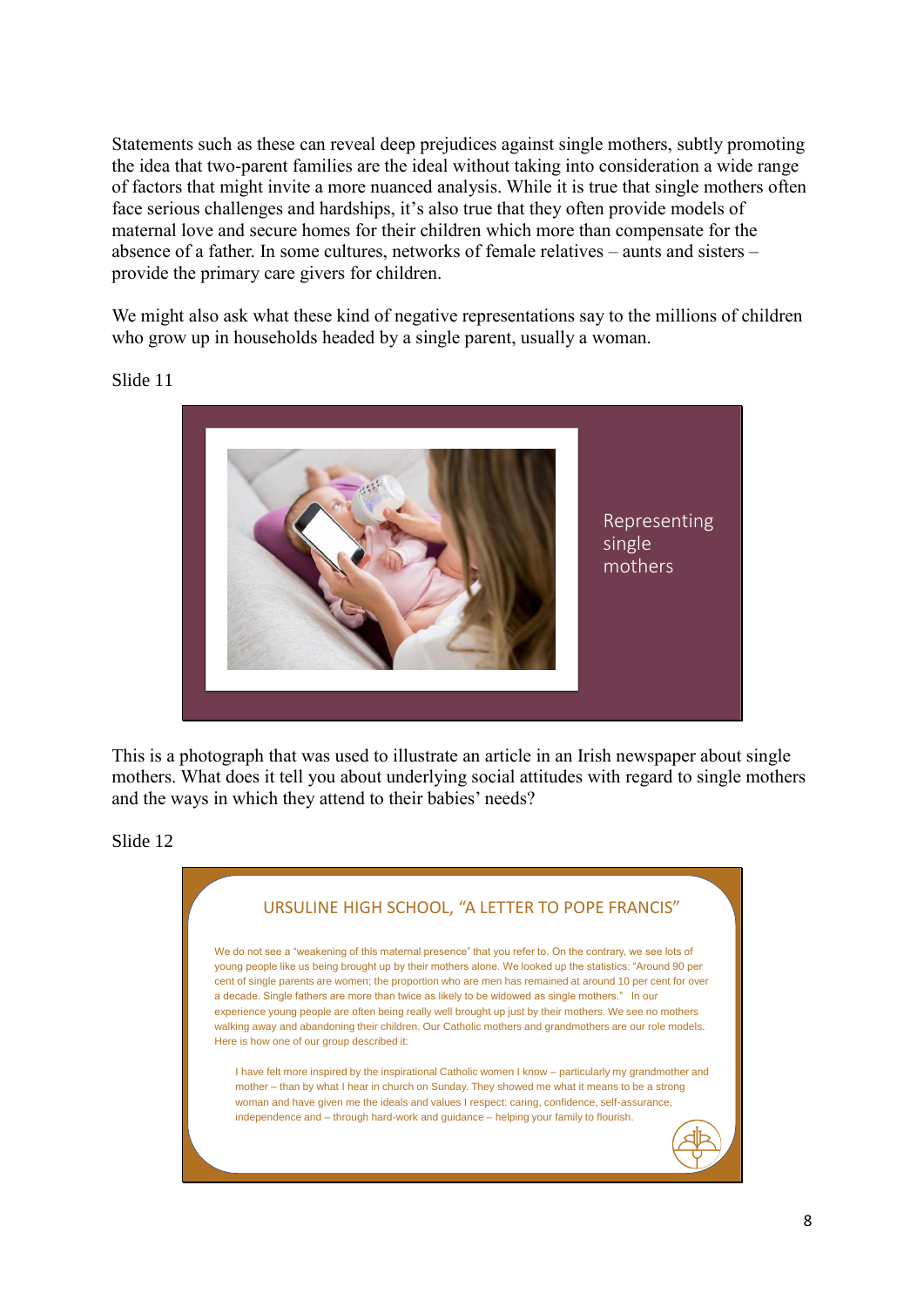In their Letter to Pope Francis, the Ursuline school girls resisted the suggestion that there is a weakening of a maternal presence in the world. They cited single mothers as an example of good mothering, and they spoke of the importance of maternal role models.

*We do not see a "weakening of this maternal presence" that you refer to. On the contrary, we see lots of young people like us being brought up by their mothers alone. We looked up the statistics: "Around 90 per cent of single parents are women; the proportion who are men has remained at around 10 per cent for over a decade. Single fathers are more than twice as likely to be widowed as single mothers." In our experience young people are often being really well brought up just by their mothers. We see no mothers walking away and abandoning their children. Our Catholic mothers and grandmothers are our role models. Here is how one of our group described it:*

*I have felt more inspired by the inspirational Catholic women I know – particularly my grandmother and mother – than by what I hear in church on Sunday. They showed me what it means to be a strong woman and have given me the ideals and values I respect: caring, confidence, self-assurance, independence and – through hard-work and guidance – helping your family to flourish.*

Not all contributors to the book describe the maternal relationship in such positive terms. Some are far more ambivalent about their mothers' influences on their lives. You might like to pause and reflect on how you respond to these issues. How does the maternal relationship shape your sense of who you are and how you live out your faith or your beleifs about the word?

Slide 13

| THÉRÈSE M. CRAINE BERTSCH, "CROSSING BORDERLINES"                                                                                                                                                                                                                                                                                                                                                                                                                                                                                                                                |
|----------------------------------------------------------------------------------------------------------------------------------------------------------------------------------------------------------------------------------------------------------------------------------------------------------------------------------------------------------------------------------------------------------------------------------------------------------------------------------------------------------------------------------------------------------------------------------|
| "My research into American homeless mothers reveals that despite trauma, hurt, and intimidation, they are<br>deeply spiritual and refuse to be victims. Their understanding of family emerges from their life's<br>circumstances, despite societal structures that fail to support impoverished families.  Their stories reveal<br>how "social locations are fundamentally structured by power relations" which are often not responsive to<br>their needs.                                                                                                                      |
| As Pope Francis observes:                                                                                                                                                                                                                                                                                                                                                                                                                                                                                                                                                        |
| As long as the problems of the poor are not radically resolved by attacking the structural causes of<br>inequality, no solution will be found for the world's problems or, for that matter, to any problems. Inequality<br>is the root of social ills.  Doubly poor are those women who endure situations of exclusion, mistreatment,<br>and violence, since they are frequently less able to defend their rights. Even so, we constantly witness<br>among them impressive examples of daily heroism in defending and protecting their vulnerable families<br>(EG 202 and 212)." |

In her contribution to *Visions and Voices*, Thérèse M. Craine Bertsch offers an insight into both the struggles and the courage and commitment of single mothers.

*My research into American homeless mothers reveals that despite trauma, hurt, and intimidation, they are deeply spiritual and refuse to be victims. Their understanding of family emerges from their life's circumstances, despite societal structures that fail to*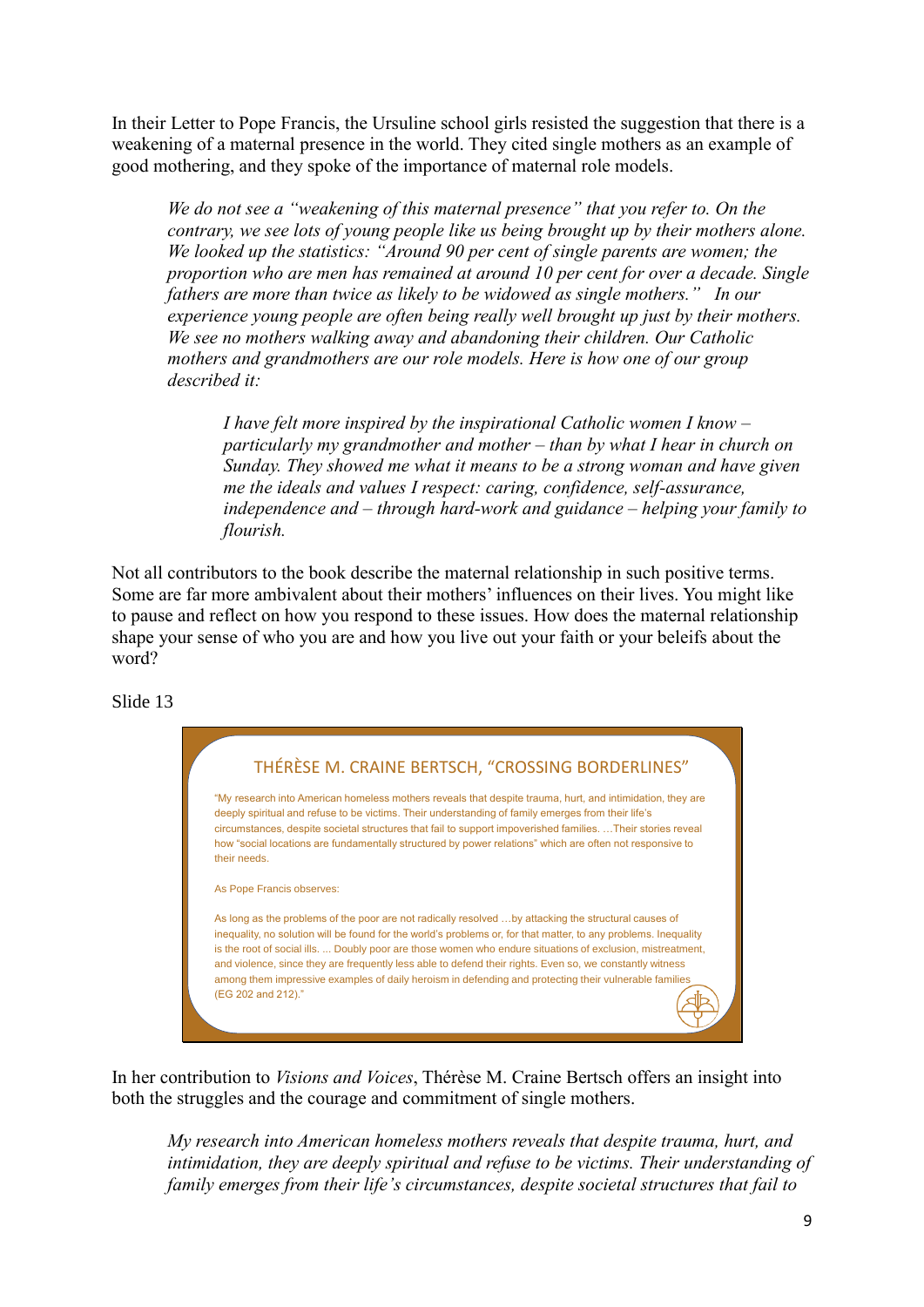*support impoverished families. …Their stories reveal how "social locations are fundamentally structured by power relations" which are often not responsive to their needs.* 

As Pope Francis observes:

*As long as the problems of the poor are not radically resolved …by attacking the structural causes of inequality, no solution will be found for the world's problems or, for that matter, to any problems. Inequality is the root of social ills. ... Doubly poor are those women who endure situations of exclusion, mistreatment, and violence, since they are frequently less able to defend their rights. Even so, we constantly witness among them impressive examples of daily heroism in defending and protecting their vulnerable families (EG 202 and 212).*

So interestingly, in that quotation Pope Francis recognizes and acknowledges the challenges facing mothers when they are socially marginalised and disadvantaged by structural inequalities.

#### Slide 14



Elizabeth refers to the fact that "Single mothers often feel they do not belong in Zimbabwean parishes, since they do not fit into the youth groups or into the women's groups. As a result, some leave the Church in search of more accepting communities where they will be respected." Martha Mapasure is one such mother from South Africa. In a deeply distressing story, she tells of what happened when, as a devout young Catholic woman and youth leader, she fell pregnant. Her mother urged her to have an abortion to avoid causing scandal, but she refused. Eventually, she left the Catholic Church and joined an Anglican community where she feels more welcome but, she says, "I mourn my faith":

Young people face many difficulties and challenges in the Catholic Church, especially young females. There is nothing as depressing as becoming pregnant and not knowing what to do. Pregnant women need all the support of the priests, parish council and community, and mostly from the family. Yes, there are church rules and laws which have to be abided by, but as human beings we are prone to error; that does not mean we deserve to be ill-treated and judged. … I would have loved my child to have had the pride and joy of being a Catholic, to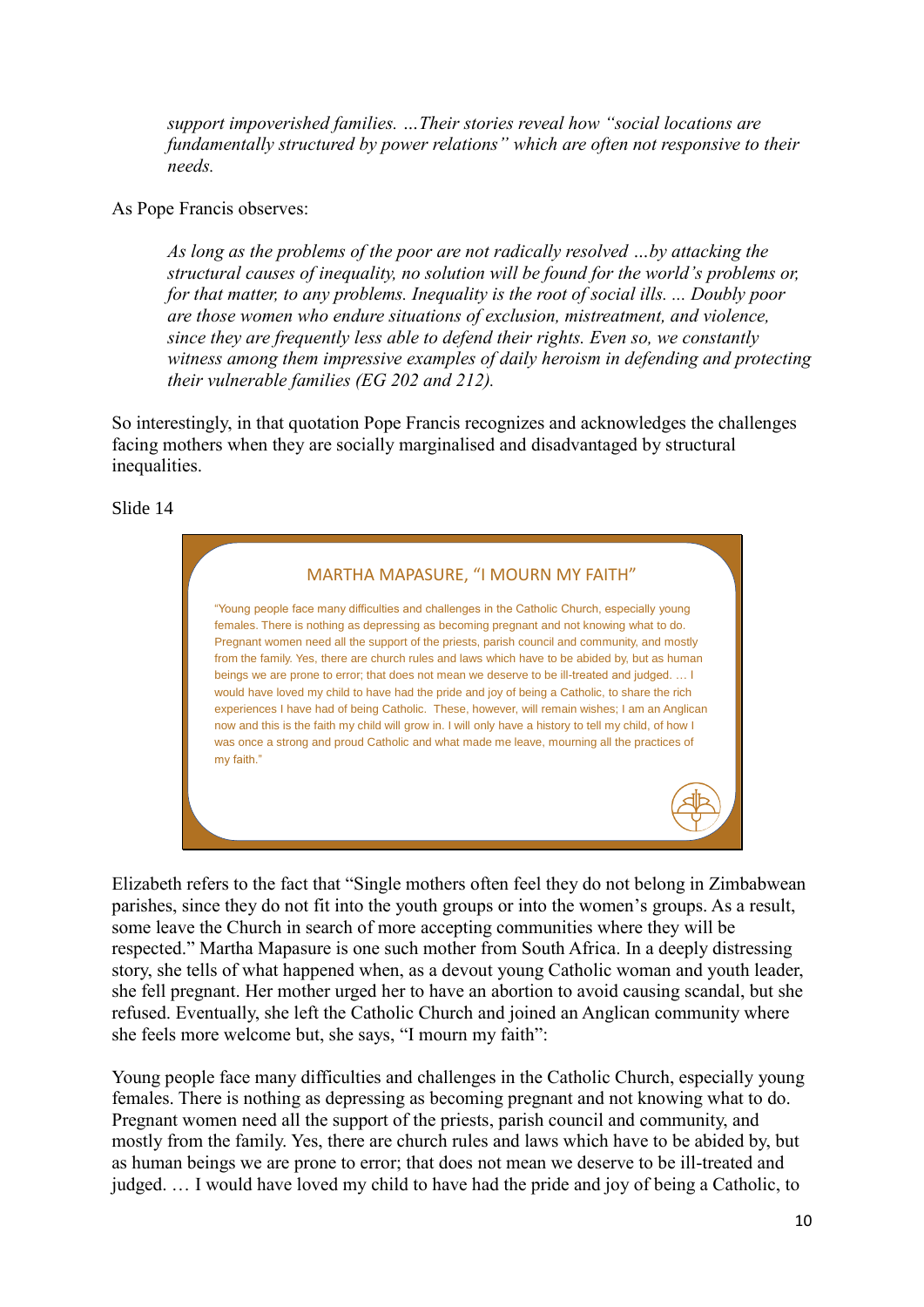share the rich experiences I have had of being Catholic. These, however, will remain wishes; I am an Anglican now and this is the faith my child will grow in. I will only have a history to tell my child, of how I was once a strong and proud Catholic and what made me leave, mourning all the practices of my faith.

Martha's story reminds us how the narrative identities we form also influence the identities we offer to our children, and the stories we pass on to them.

Sometimes we can forget how recently women in countries like Britain were banished and even locked up in asylums for falling pregnant outside marriage. Often their children were forcibly removed from them at birth and given up for adoption. Many Irish writers and film makers have addressed these issues in various ways over the last few years. Martha's story reminds us that women are still punished and held responsible for pregnancies that may often have resulted from sexual violence or coercion, or simply from a moment of indiscretion or a desire that was difficult to control. The men are rarely held accountable.

Slide 15

|           | URSULINE HIGH SCHOOL, "A LETTER TO POPE FRANCIS"                                                                                                                                                                                                                                                                                                                                                                                                                                                                                                                                                                                                                                                                                                                                                                                               |  |
|-----------|------------------------------------------------------------------------------------------------------------------------------------------------------------------------------------------------------------------------------------------------------------------------------------------------------------------------------------------------------------------------------------------------------------------------------------------------------------------------------------------------------------------------------------------------------------------------------------------------------------------------------------------------------------------------------------------------------------------------------------------------------------------------------------------------------------------------------------------------|--|
| a parent: | What is the Church doing to tackle the problem of men leaving their families? We know that you do speak<br>about fathers in Amoris Laetitia, but we think the Church should focus much more on the responsibilities of<br>fatherhood. One of our group described her experience and how it made her reflect on what it means to be                                                                                                                                                                                                                                                                                                                                                                                                                                                                                                             |  |
|           | When I was 12 years old, my father left. It has taken these extreme circumstances for me to realise that<br>"masculine genius" is also reguired in a family as well as "feminine genius." In an equal society, both<br>parents ought to be equally responsible as parents for their children and equally engaged in activities<br>outside parenthood like working, rather than women being restricted to a household environment. It is not<br>right and just to say that only the mother has a responsibility and obligation to fulfil her duty as a parent<br>and have motherhood as her only achievement. In Genesis 1:27, it says that "God created humankind in<br>his own image"; I believe that this clearly refers to women and men. We are equals and consequently we<br>should both have the whole life responsibility of parenting. |  |

When we reflect on single mothers and various forms of family life it's important also to address the role of fathers in creating a family and raising children.

The Ursuline schoolgirls had strong things to say about the responsibilities of fathers and what they call "masculine genius":

*We believe using the phrase "feminine genius" puts a particular burden on women to be the "caring, nurturing" gender exclusively, yet there are no reasons why husbands and fathers cannot be these things also. … What is the Church doing to tackle the problem of men leaving their families? We know that you do speak about fathers in Amoris Laetitia, but we think the Church should focus much more on the responsibilities of fatherhood. One of our group described her experience and how it made her reflect on what it means to be a parent:*

*When I was 12 years old, my father left. It has taken these extreme circumstances for me to realise that "masculine genius" is also required in a family as well as "feminine genius." In an equal society, both parents ought to*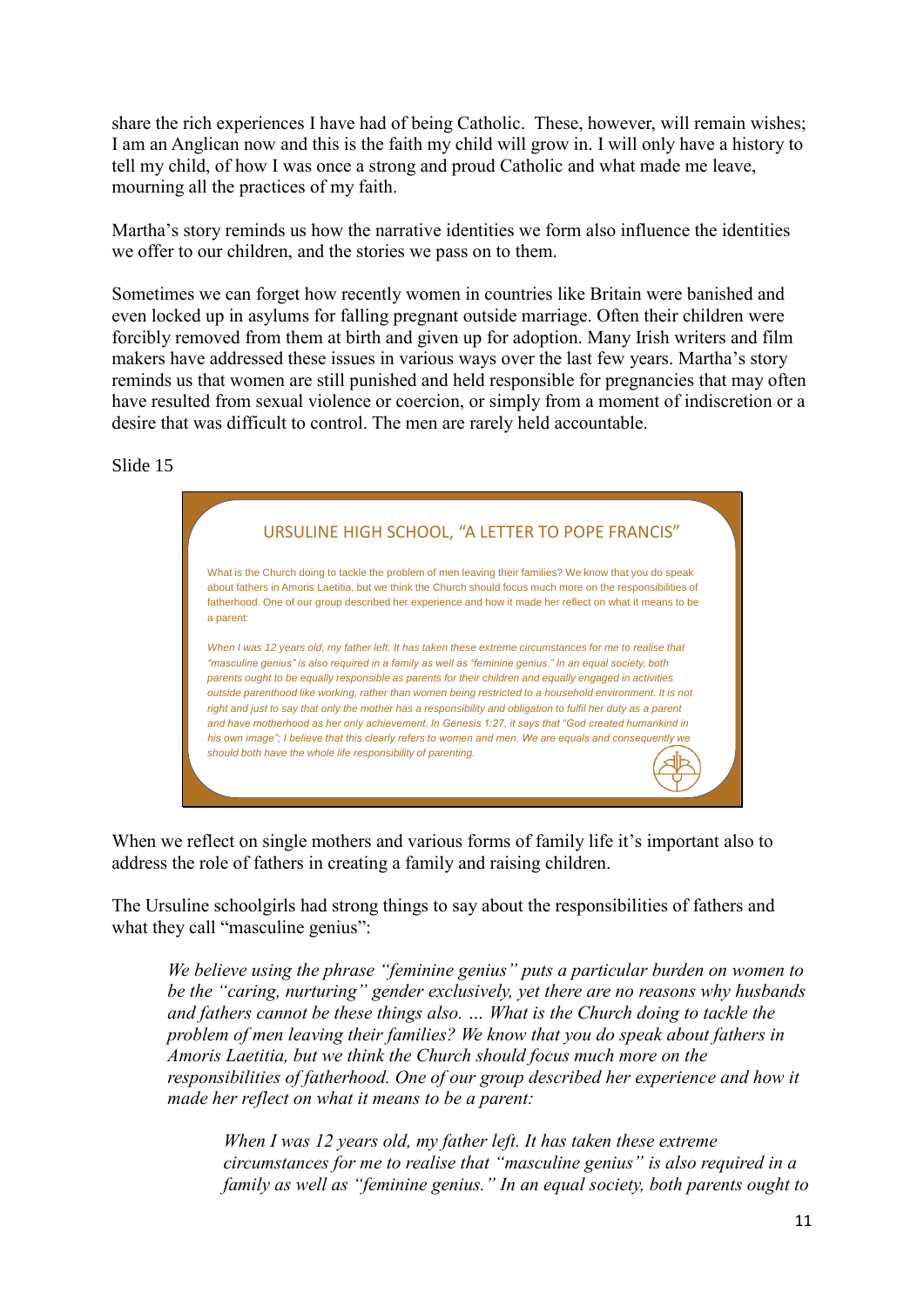*be equally responsible as parents for their children and equally engaged in activities outside parenthood like working, rather than women being restricted to a household environment. It is not right and just to say that only the mother has a responsibility and obligation to fulfil her duty as a parent and have motherhood as her only achievement. In Genesis 1:27, it says that "God created humankind in his own image"; I believe that this clearly refers to women and men. We are equals and consequently we should both have the whole life responsibility of parenting.* 

Reflection on the role of father figures in our lives can be as challenging and difficult to fully understand as reflection on maternal influences.

What kind of associations and images does the paternal relationship suggest to you? How might this affect your understanding of and relationship to God the Father?

You might like to reflect on these questions before continuing.



Slide 16

Sheila Pires is a radio presenter from Mozambique and South Africa who attended our symposium in Rome. I did an interview with her in which she speaks about her experience of being a divorcee bring up her son. She emphasises the importance of mothers raising their sons to respect the equality of women, and she describes the struggles she faces as a Catholic divorcee who experiences stigmatisation from others in the community.

You can watch Sheila's interview by going to the Moodle site for this week and clicking on the link to the video there.

What does Sheila suggest about the responsibilities of mothers in educating their sons for family life and in the pursuit of more equal and mutual relationships between the sexes?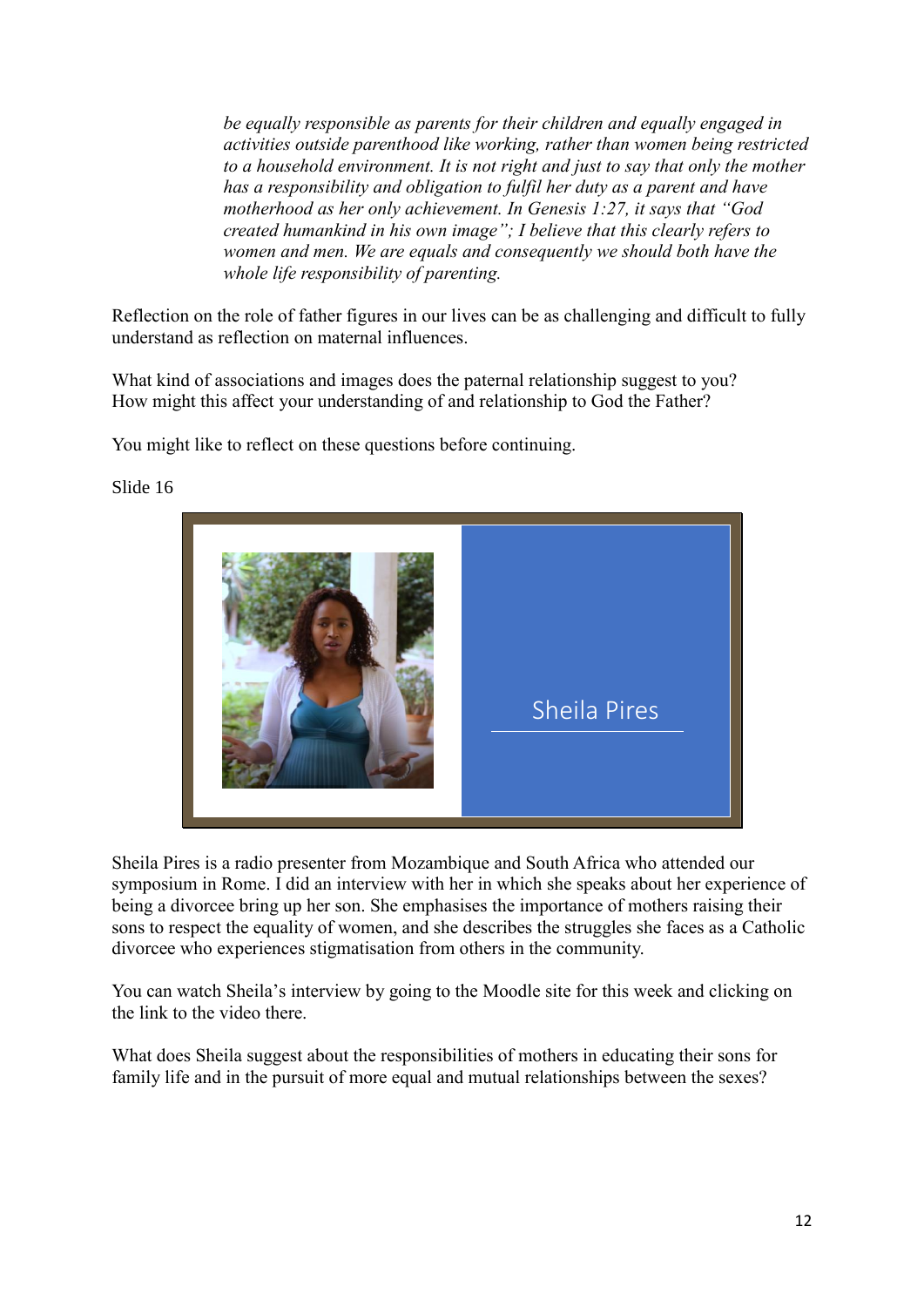

Feel free to pause again here if you want to explore these issues in more detail, and again, you might like to post to the discussion forum and make some notes in your journal.

Slide 18



When we talk about maternal identities, we also need to consider the relationships that we have to our own mothers, grandmothers, aunts and other mother figures. In other words, being a daughter is a significant though often complex aspect of being a woman. Some of the contributors to *Visions and Vocations* describe their relationships to their mothers in positive terms, even as they acknowledge that those relationships have sometimes involved struggles and misunderstandings. Here is how Jennifer Reek describes her mother's influence on her life:

*My mother became a model for my own spiritual journey, although it took me years to recognize it. She never stopped seeking, for she knew she was called "into his*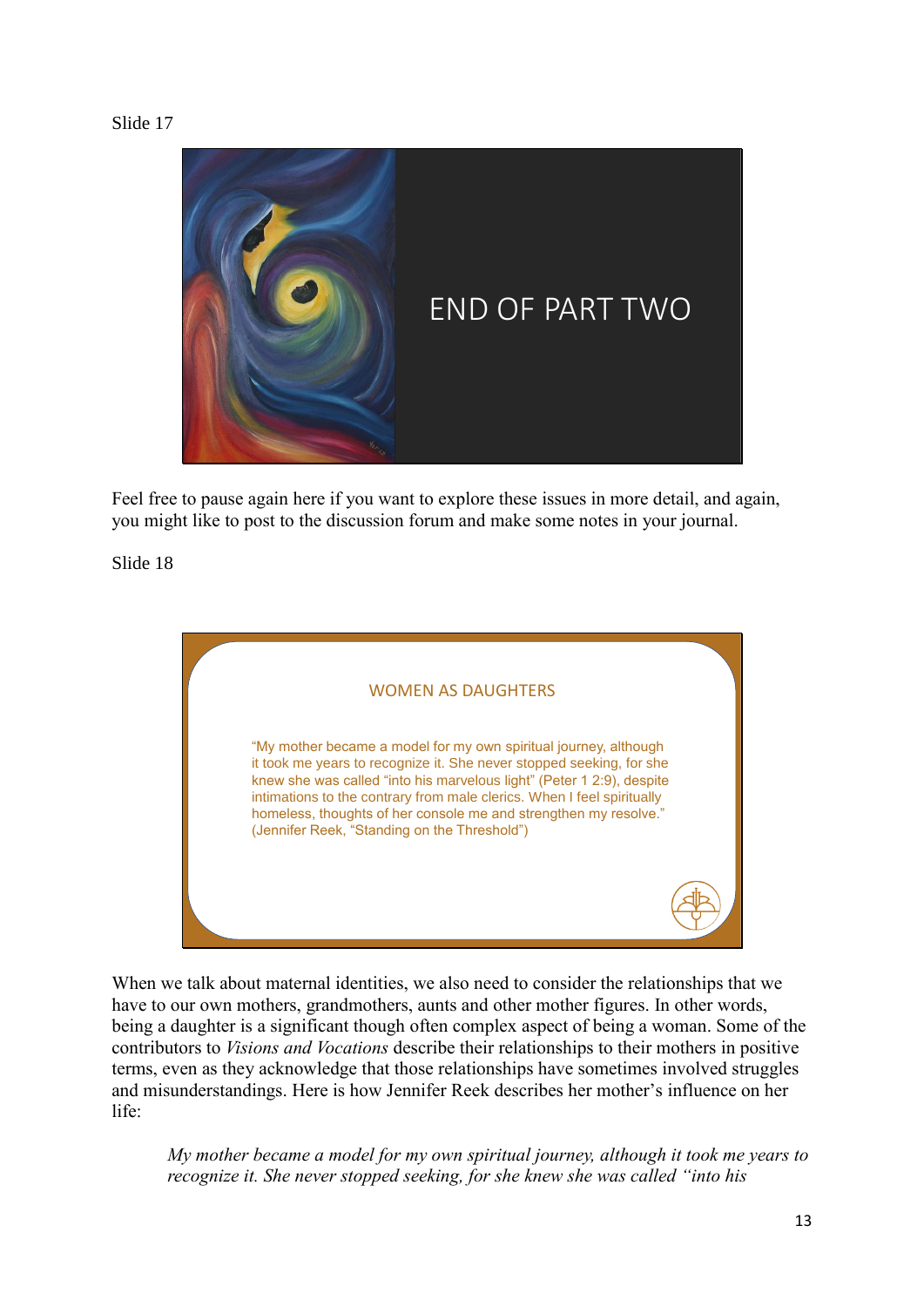*marvelous light" (Peter 1 2:9), despite intimations to the contrary from male clerics. When I feel spiritually homeless, thoughts of her console me and strengthen my resolve. (Jennifer Reek, "Standing on the Threshold")*

That expression "spiritually homeless" is one that I know several others on this course share. You might like to read Jennifer's essay and reflect on how it helps you to understand some of your own struggles and desire to feel a sense of belonging.

Slide 19



For many women, their relationships with their mothers are not sources of wisdom and healing but of anxiety, conflict and pain. It can be very difficult to navigate away from the maternal relationship into a sense of one's own identity, particularly if that relationship is difficult with unresolved issues and resentments.

Some women in *Visions and Vocations* describe the struggles they have had with their mothers. We've already look at Martha Mapasure's story. She describes a deep sense of betrayal and abandonment by her mother:

*Nervous and hesitant, I broke the news to my mother first. I knew she would always support me, no matter what. This time, however, I was wrong. The "sin" I had committed was too grave. She was very disappointed and angry that I had brought shame, disgrace and embarrassment not only to the family but also to the whole Church.* 

*She tried to persuade me to abort the pregnancy before everyone noticed, and most importantly to free our well-respected Catholic family from shame. I could not believe that my own Catholic mother was asking me to do this. … No matter how much I begged my mother for forgiveness for my mistake, she refused to support me and constantly told me that it was not a mistake but a sin, and that I no longer deserved to be a Catholic. I lost my mother's love, trust and support at a time when I needed her most. I began to mourn for my faith. (Martha Mapasure, "I Mourn My Faith")*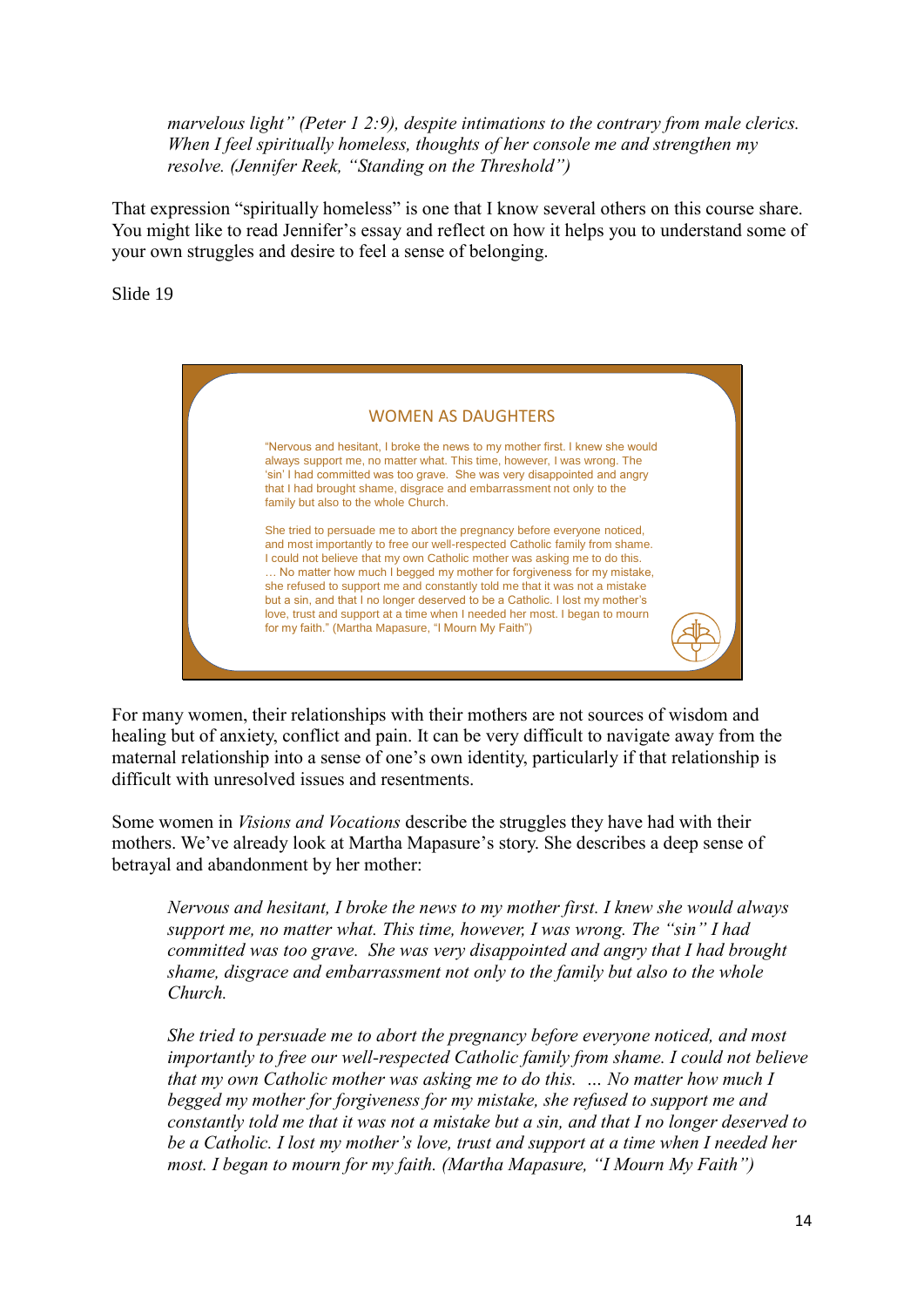



Reflections on our relationships with our mothers can create a deep sense of turbulence or loss. Please be gentle with yourself as you pause to reflect on this theme of mothers and daughters. In our reflections this week, we're going to consider Saint Anne, mother of the Virgin Mary and patron saint of grandmothers and of childless women. I leave you with this image for now, as you reflect and gather your thoughts. When you're ready, please come back to the final short section of this week's lecture.

Slide 21



For our last section this week, I want us to consider sorrow and loss in maternal life. Losing a child is the deepest fear and greatest loss a mother can endure. It is woven into the story of the incarnation in the presence of Mary at the foot of the cross. This beautiful wooden head is from a sculpture of the Pieta by English sculptor Fenwick Lawson. You can read more about it in the reflection secion for this week.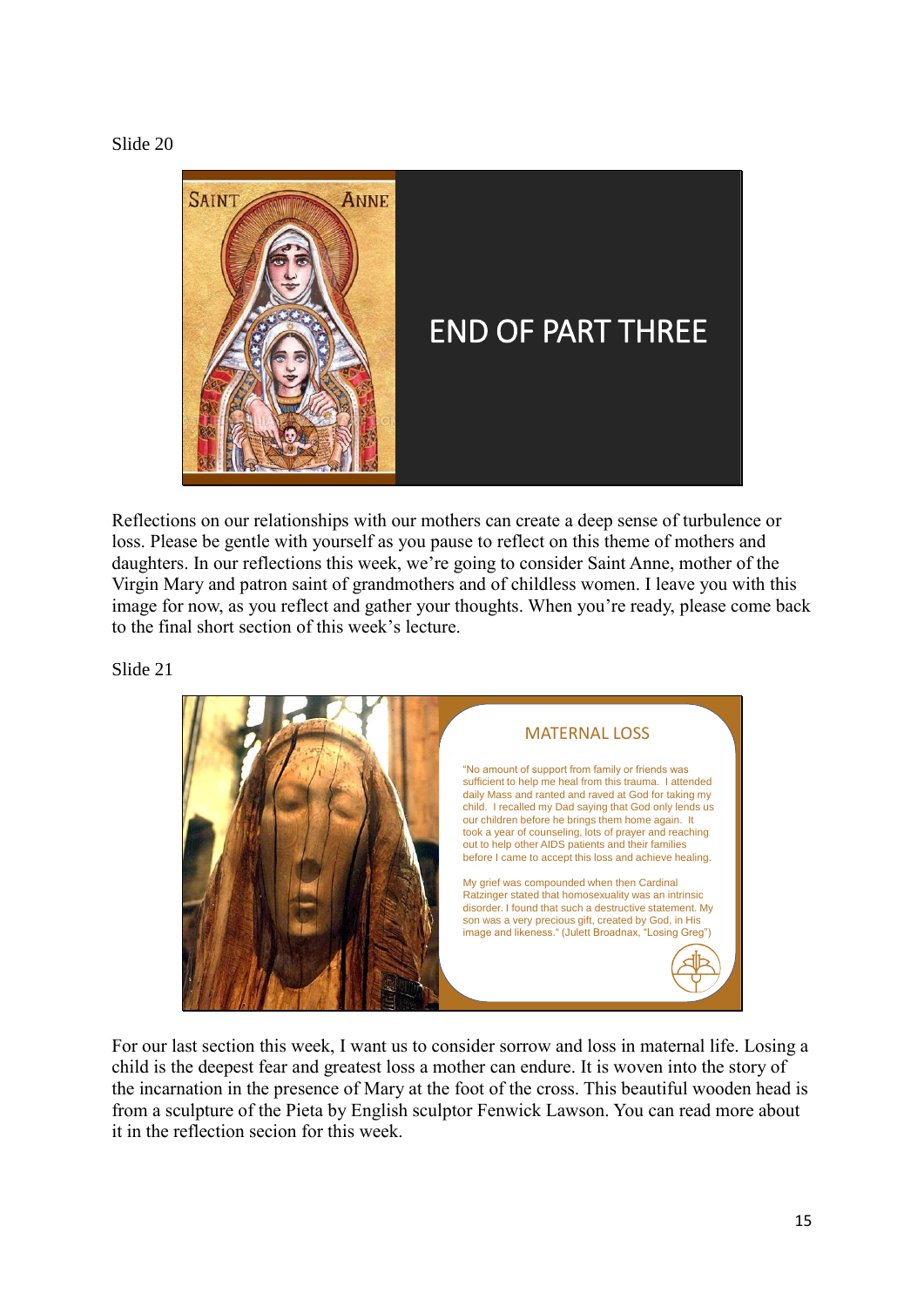In *Visions and Vocations*, Julett Broadnax's short reflection on the death of her son Greg from AIDS is a powerful and eloquent maternal lament:

*No amount of support from family or friends was sufficient to help me heal from this trauma. I attended daily Mass and ranted and raved at God for taking my child. I recalled my Dad saying that God only lends us our children before he brings them home again. It took a year of counseling, lots of prayer and reaching out to help other AIDS patients and their families before I came to accept this loss and achieve healing.*

*My grief was compounded when then Cardinal Ratzinger stated that homosexuality was an intrinsic disorder. I found that such a destructive statement. My son was a very precious gift, created by God, in His image and likeness. (Julett Broadnax, "Losing Greg")*

You might also like to read the essay by Sophie Staines and Deborah Woodman on the premature birth and death of their twins: "Living under the radar – or celebrating family in all its forms?" You can find the link in the Moodle site. If you read their essay, you might like to know that they are now the parents of a lovely little three year old girl, Merryn.

### Slide 22



We have not in this session gone into complex questions to do with contraception, abortion and maternal mortality. There are several readings in both books that address these issues. You may want to raise questions relating to these in the discussion forum, but it would make this session too long if we explored these difficult issues here. Next year, we offer a course on Sexual and Reproductive Health and Rights, which is also taught by me and which will explore these issues in some detail.